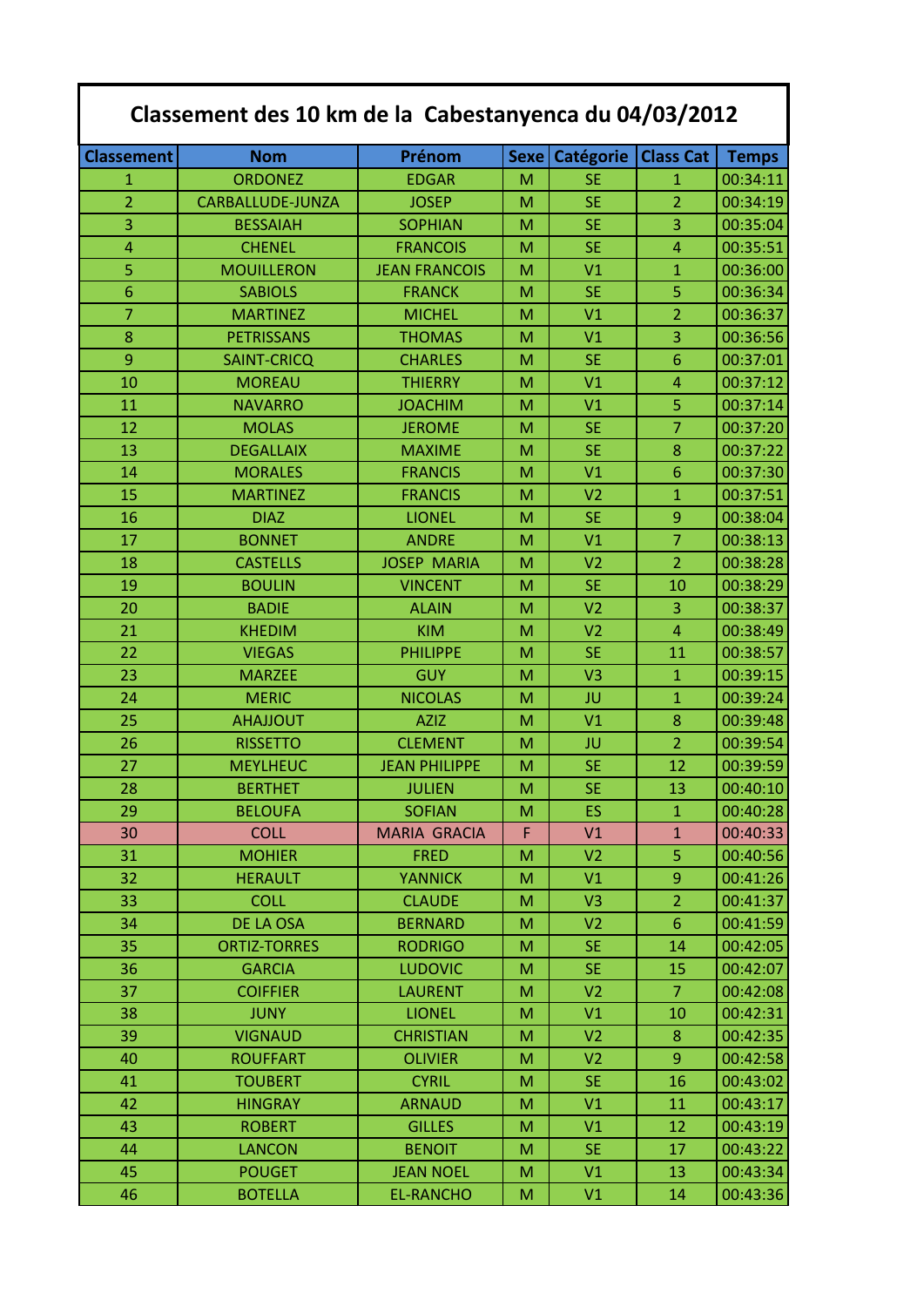| 47 | <b>DOLATKA</b>       | <b>DIDIER</b>          | M | V <sub>1</sub> | 15             | 00:43:39 |
|----|----------------------|------------------------|---|----------------|----------------|----------|
| 48 | <b>CAMELIS</b>       | <b>JEROME</b>          | M | <b>SE</b>      | 18             | 00:43:46 |
| 49 | <b>HUILLO</b>        | <b>MATHIEU</b>         | M | <b>SE</b>      | 19             | 00:43:53 |
| 50 | <b>LECUE</b>         | <b>STEPHANE</b>        | M | V <sub>1</sub> | 16             | 00:43:55 |
| 51 | <b>GESCOUIERE</b>    | <b>SEBASTIEN</b>       | M | V1             | 17             | 00:43:56 |
| 52 | <b>CHAVERNAC</b>     | <b>PATRICK</b>         | M | V1             | 18             | 00:43:58 |
| 53 | <b>PUJOL</b>         | <b>DAVID</b>           | M | V1             | 19             | 00:44:04 |
| 54 | <b>RIBO</b>          | <b>NICOLAS</b>         | M | <b>SE</b>      | 20             | 00:44:10 |
| 55 | <b>NELIS</b>         | <b>DANIEL</b>          | M | V <sub>3</sub> | 3              | 00:44:13 |
| 56 | <b>CARVALHAIS</b>    | <b>FREDERIC</b>        | M | <b>SE</b>      | 21             | 00:44:14 |
| 57 | <b>HEINRCUA</b>      | <b>JONAMAAN</b>        | M | <b>SE</b>      | 22             | 00:44:19 |
| 58 | <b>LLORENS</b>       | <b>GILLES</b>          | M | <b>SE</b>      | 23             | 00:44:20 |
| 59 | <b>SOULERE</b>       | <b>FREDERIC</b>        | M | <b>SE</b>      | 24             | 00:44:21 |
| 60 | <b>JOLIBERT</b>      | <b>THIERRY</b>         | M | <b>SE</b>      | 25             | 00:44:28 |
| 61 | <b>CHEVALLIER</b>    | <b>FRANCK</b>          | M | V1             | 20             | 00:44:31 |
| 62 | LAIR                 | <b>GEORGES</b>         | M | V <sub>3</sub> | $\overline{4}$ | 00:44:35 |
| 63 | <b>GUARDIA</b>       | <b>JEAN-PHILIPPE</b>   | M | <b>SE</b>      | 26             | 00:44:47 |
| 64 | <b>BORCELO</b>       | <b>SEBASTIEN</b>       | M | <b>SE</b>      | 27             | 00:44:51 |
| 65 | <b>BLANC</b>         | <b>REGIS</b>           | M | V <sub>3</sub> | 5              | 00:44:57 |
| 66 | <b>MEROU</b>         | <b>CHRISTIAN</b>       | M | V1             | 21             | 00:44:59 |
| 67 | <b>RAYNAL</b>        | <b>LILIAN</b>          | M | V1             | 22             | 00:45:14 |
| 68 | <b>FERNANDEZ</b>     | <b>YANNICK</b>         | M | <b>SE</b>      | 28             | 00:45:17 |
| 69 | <b>WALDNER</b>       | <b>ANDRE</b>           | M | V <sub>3</sub> | $6\phantom{1}$ | 00:45:21 |
| 70 | <b>SOUGNE</b>        | <b>JEAN MARC</b>       | M | V <sub>2</sub> | 10             | 00:45:29 |
| 71 | <b>MONIER</b>        | <b>SEBASTIEN</b>       | M | <b>SE</b>      | 29             | 00:45:35 |
| 72 | <b>DUCARNE</b>       | <b>PASCAL</b>          | M | V1             | 23             | 00:45:42 |
| 73 | <b>MINGORANCE</b>    | <b>CARLOS</b>          | M | V1             | 24             | 00:45:43 |
| 74 | <b>GRONDIN</b>       | <b>SETPHANE</b>        | M | <b>SE</b>      | 30             | 00:45:59 |
| 75 | <b>MORLEGHEM</b>     | <b>VINCENT</b>         | M | <b>SE</b>      | 31             | 00:46:08 |
| 76 | <b>ROMERO</b>        | <b>JEROME</b>          | M | <b>SE</b>      | 32             | 00:46:16 |
| 77 | <b>MATHIEU</b>       | <b>JEROME</b>          | M | <b>SE</b>      | 33             | 00:46:26 |
| 78 | <b>OKAZ</b>          | <b>GHISLAIN</b>        | M | V <sub>3</sub> | $\overline{7}$ | 00:46:26 |
| 79 | <b>SAINT MARTINO</b> | <b>GAETAN</b>          | M | <b>SE</b>      | 34             | 00:46:29 |
| 80 | <b>DEPREZ</b>        | <b>DARREN</b>          | M | SE.            | 35             | 00:46:30 |
| 81 | <b>ANHNYCK</b>       | <b>CHRISTOPHE</b>      | M | V1             | 25             | 00:46:31 |
| 82 | L'HERMENIER          | <b>VIRGINIE</b>        | F | SE.            | $\mathbf{1}$   | 00:46:33 |
| 83 | <b>LOZANO</b>        | <b>PHILIPPE</b>        | M | SE.            | 36             | 00:46:35 |
| 84 | <b>SABIUDE</b>       | <b>JACQUES-OLIVIER</b> | M | V1             | 26             | 00:46:44 |
| 85 | <b>LEVAIN</b>        | <b>JEAN YVES</b>       | M | V1             | 27             | 00:46:50 |
| 86 | <b>DZIEMBOWSKI</b>   | <b>JEROME</b>          | M | V1             | 28             | 00:46:53 |
| 87 | <b>ROS</b>           | <b>PATRICK</b>         | M | V <sub>2</sub> | 11             | 00:46:57 |
| 88 | <b>DURAN</b>         | <b>YVES</b>            | M | V1             | 29             | 00:47:00 |
| 89 | <b>RAMON</b>         | <b>JEAN CLAUDE</b>     | M | V1             | 30             | 00:47:04 |
| 90 | <b>CARNEGLIA</b>     | <b>GERALD</b>          | M | <b>SE</b>      | 37             | 00:47:08 |
| 91 | <b>DES</b>           | <b>FRANCK</b>          | M | <b>SE</b>      | 38             | 00:47:18 |
| 92 | <b>ROCA</b>          | <b>ANTONI</b>          | M | V <sub>2</sub> | 12             | 00:47:23 |
| 93 | <b>GONZALEZ</b>      | <b>CHRISTOPHE</b>      | M | V <sub>2</sub> | 13             | 00:47:24 |
| 94 | DE ALMEIDA FERREIRA  | <b>PASCALE</b>         | F | V1             | $\overline{2}$ | 00:47:26 |
| 95 | <b>PUIG</b>          | <b>CHRISTIAN</b>       | M | V <sub>2</sub> | 14             | 00:47:29 |
| 96 | <b>SENENT</b>        | <b>OLIVIER</b>         | M | <b>SE</b>      | 39             | 00:47:31 |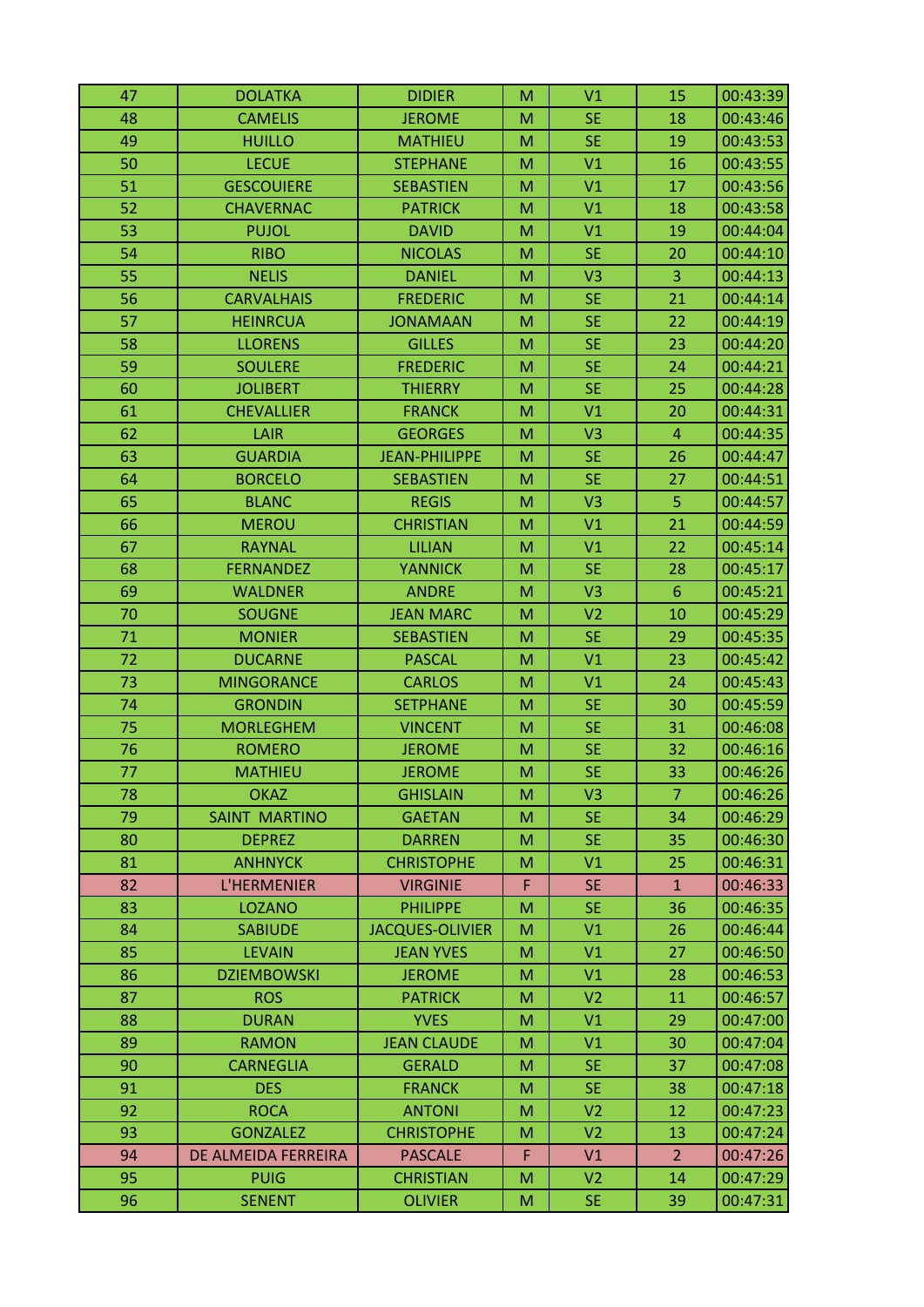| 97  | <b>HATTON</b>       | <b>STEPHANE</b>      | M | V <sub>1</sub> | 31             | 00:47:33 |
|-----|---------------------|----------------------|---|----------------|----------------|----------|
| 98  | <b>RIVIERE</b>      | <b>JEAN FRANCOIS</b> | M | V <sub>2</sub> | 15             | 00:47:38 |
| 99  | <b>BALARD</b>       | <b>BERNARD</b>       | M | V <sub>2</sub> | 16             | 00:47:39 |
| 100 | <b>THORENT</b>      | <b>HENRY</b>         | M | V <sub>2</sub> | 17             | 00:47:45 |
| 101 | <b>DE SIMONE</b>    | <b>JEAN CLAUDE</b>   | M | V <sub>4</sub> | $\mathbf{1}$   | 00:47:46 |
| 102 | <b>BALLOT</b>       | <b>CHRISTOPHE</b>    | M | V1             | 32             | 00:47:48 |
| 103 | <b>EVENAT</b>       | <b>ISABELLE</b>      | F | <b>SE</b>      | $\overline{2}$ | 00:47:59 |
| 104 | <b>BERDAGUE</b>     | <b>THIERRY</b>       | M | V <sub>1</sub> | 33             | 00:48:01 |
| 105 | <b>FERODET</b>      | <b>MAXIME</b>        | M | <b>CA</b>      | $\mathbf{1}$   | 00:48:04 |
| 106 | <b>MOULIN</b>       | <b>JEREMY</b>        | M | <b>SE</b>      | 40             | 00:48:07 |
| 107 | LELEU               | <b>CHRISTOPHE</b>    | M | V <sub>1</sub> | 34             | 00:48:09 |
| 108 | GAU                 | <b>PHILIPPE</b>      | M | V <sub>1</sub> | 35             | 00:48:38 |
| 109 | <b>SAIDI</b>        | <b>MABIL</b>         | M | ES             | $\overline{2}$ | 00:48:40 |
| 110 | <b>PONS</b>         | <b>MICHEL</b>        | M | V <sub>1</sub> | 36             | 00:48:52 |
| 111 | <b>JEUNEHOMME</b>   | <b>BERNARD</b>       | M | V <sub>4</sub> | $\overline{2}$ | 00:48:53 |
| 112 | <b>RUIZ</b>         | <b>CHRISTINE</b>     | F | V1             | 3              | 00:48:55 |
| 113 | <b>LLADO</b>        | <b>GERARD</b>        | M | V <sub>2</sub> | 18             | 00:48:56 |
| 114 | <b>DJALOUT</b>      | <b>AHMED</b>         | M | V <sub>1</sub> | 37             | 00:48:58 |
| 115 | <b>FARCY</b>        | <b>GEORGES</b>       | M | V <sub>2</sub> | 19             | 00:49:00 |
| 116 | <b>LESSARD</b>      | <b>FABIEN</b>        | M | <b>SE</b>      | 41             | 00:49:03 |
| 117 | <b>ROLLAND</b>      | <b>PHILIPPE</b>      | M | V <sub>1</sub> | 38             | 00:49:06 |
| 118 | <b>MARCHIONI</b>    | <b>NATHALIE</b>      | F | V <sub>1</sub> | $\overline{4}$ | 00:49:07 |
| 119 | <b>DEVESA</b>       | <b>MICHEL</b>        | M | V <sub>3</sub> | 8              | 00:49:08 |
| 120 | <b>GUESMIA</b>      | <b>ALI</b>           | M | V <sub>1</sub> | 39             | 00:49:10 |
| 121 | <b>VARLOT</b>       | <b>PATRICK</b>       | M | V <sub>3</sub> | 9              | 00:49:12 |
| 122 | <b>REYNAL</b>       | <b>JEAN LOUIS</b>    | M | V <sub>3</sub> | 10             | 00:49:15 |
| 123 | <b>BROTONS</b>      | <b>FRANCK</b>        | M | V1             | 40             | 00:49:16 |
| 124 | <b>KRUMMENACKER</b> | <b>CEDRIC</b>        | M | <b>SE</b>      | 42             | 00:49:20 |
| 125 | <b>KRUMMENACKER</b> | <b>CHRISTOPHE</b>    | M | <b>SE</b>      | 43             | 00:49:23 |
| 126 | <b>BENAT</b>        | <b>CHRISTOPHE</b>    | M | V <sub>1</sub> | 41             | 00:49:34 |
| 127 | <b>VILLALONGUE</b>  | <b>WILFRID</b>       | M | V <sub>3</sub> | 11             | 00:49:36 |
| 128 | <b>ZAITOR</b>       | <b>MOSTAFA</b>       | M | <b>SE</b>      | 44             | 00:49:38 |
| 129 | <b>MAILLOT</b>      | <b>LAURENT</b>       | M | V1             | 42             | 00:50:15 |
| 130 | <b>BOUQUIE</b>      | <b>FREDERIC</b>      | M | V1             | 43             | 00:50:17 |
| 131 | <b>AMIGUAS</b>      | <b>CHRISTOPHE</b>    | M | V1             | 44             | 00:50:19 |
| 132 | <b>GOURBAL</b>      | <b>SYLVAIN</b>       | M | SE.            | 45             | 00:50:21 |
| 133 | <b>TICHADOU</b>     | <b>NICOLE</b>        | F | V <sub>2</sub> | $\mathbf{1}$   | 00:50:35 |
| 134 | <b>ALONSO</b>       | <b>MARC</b>          | M | V1             | 45             | 00:50:37 |
| 135 | <b>FITOU</b>        | <b>NICOLAS</b>       | M | <b>CA</b>      | $\overline{2}$ | 00:50:39 |
| 136 | <b>SOLER</b>        | <b>ROMAIN</b>        | M | JU             | 3              | 00:50:44 |
| 137 | <b>TASSARD</b>      | <b>ALEXANDRE</b>     | M | SE.            | 46             | 00:50:47 |
| 138 | <b>RICHARD</b>      | <b>JACQUES</b>       | M | V <sub>3</sub> | 12             | 00:51:05 |
| 139 | <b>CLEMENT</b>      | <b>ALAIN</b>         | M | V <sub>2</sub> | 20             | 00:51:25 |
| 140 | <b>LESAGE</b>       | <b>CARLA</b>         | F | <b>CA</b>      | $\mathbf{1}$   | 00:51:28 |
| 141 | <b>CASSAGNE</b>     | <b>DIDIER</b>        | M | V1             | 46             | 00:51:30 |
| 142 | <b>LESAGE</b>       | <b>THIERRY</b>       | M | V1             | 47             | 00:51:32 |
| 143 | <b>OKAZ</b>         | <b>JUANA</b>         | F | V <sub>3</sub> | $\mathbf{1}$   | 00:51:39 |
| 144 | <b>FAITG</b>        | <b>BORIS</b>         | M | V <sub>1</sub> | 48             | 00:51:41 |
| 145 | <b>OBBIH</b>        | <b>MURIEL</b>        | F | V1             | 5              | 00:51:43 |
| 146 | <b>MEROU</b>        | <b>CORINNE</b>       | F | V1             | 6              | 00:51:45 |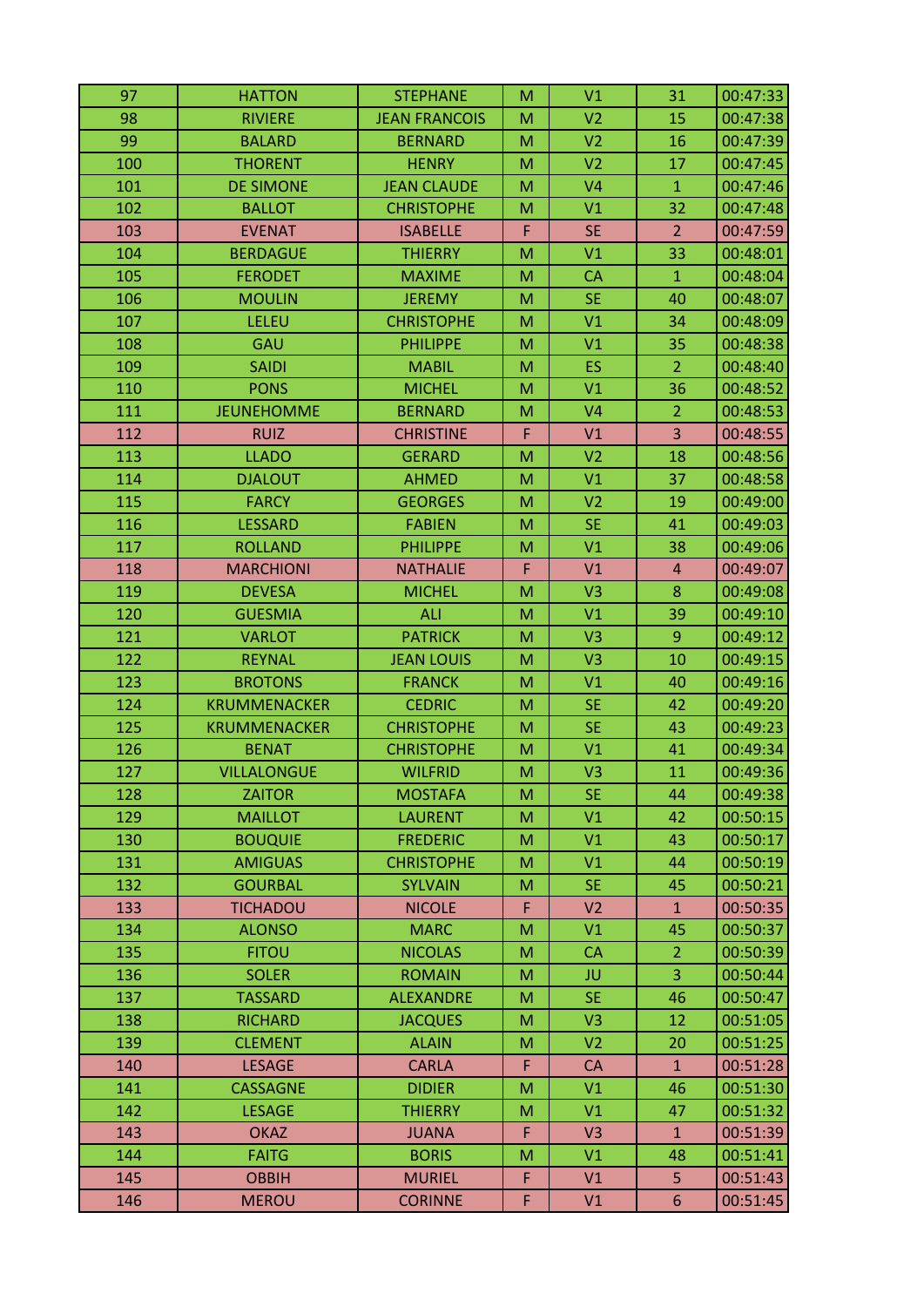| 147 | <b>BADIE</b>           | <b>JEAN MICHEL</b> | M | V <sub>2</sub> | 21             | 00:51:48 |
|-----|------------------------|--------------------|---|----------------|----------------|----------|
| 148 | <b>MOLINE</b>          | <b>HERVE</b>       | M | V <sub>2</sub> | 22             | 00:51:51 |
| 149 | <b>FELDKIRDINES</b>    | <b>CAROLINE</b>    | F | <b>SE</b>      | 3              | 00:51:53 |
| 150 | <b>CERESUELA</b>       | <b>STEPHAN</b>     | M | V1             | 49             | 00:51:55 |
| 151 | <b>GARCIA</b>          | <b>KATIA</b>       | F | <b>SE</b>      | $\overline{4}$ | 00:51:57 |
| 152 | <b>SEMMACHE</b>        | <b>FRANCOISE</b>   | F | V1             | $\overline{7}$ | 00:52:03 |
| 153 | <b>SABIOLS</b>         | <b>MICHEL</b>      | M | V <sub>3</sub> | 13             | 00:52:35 |
| 154 | <b>FITOU</b>           | <b>MICHEL</b>      | M | V <sub>2</sub> | 23             | 00:52:43 |
| 155 | <b>ANDRES</b>          | <b>JEFF</b>        | M | V <sub>2</sub> | 24             | 00:52:57 |
| 156 | <b>MOUTHAR</b>         | <b>KHALID</b>      | M | V <sub>1</sub> | 50             | 00:53:01 |
| 157 | <b>LESAGE-PIFERRER</b> | <b>CATHY</b>       | F | <b>SE</b>      | 5              | 00:53:08 |
| 158 | <b>NAY</b>             | <b>ERIC</b>        | M | V1             | 51             | 00:53:09 |
| 159 | <b>PENOT</b>           | <b>CLAUDE</b>      | M | V <sub>3</sub> | 14             | 00:53:11 |
| 160 | <b>ROSTANCE</b>        | <b>PHILIP</b>      | M | V <sub>4</sub> | $\overline{3}$ | 00:53:15 |
| 161 | <b>DELOS</b>           | <b>NORBERT</b>     | M | V <sub>1</sub> | 52             | 00:53:22 |
| 162 | <b>COURTY</b>          | <b>GILLES</b>      | M | V1             | 53             | 00:53:23 |
| 163 | <b>LIONZO</b>          | <b>DENIS</b>       | M | V1             | 54             | 00:53:26 |
| 164 | <b>SOUILIJAERT</b>     | <b>LAURENT</b>     | M | V <sub>2</sub> | 25             | 00:53:32 |
| 165 | <b>BEA</b>             | <b>THERESE</b>     | F | V <sub>2</sub> | $\overline{2}$ | 00:53:33 |
| 166 | <b>OLIVE</b>           | <b>MARC</b>        | M | V3             | 15             | 00:53:35 |
| 167 | <b>ANDREANI</b>        | <b>MARJORIE</b>    | F | <b>SE</b>      | 6              | 00:53:39 |
| 168 | <b>BENKADOUR</b>       | <b>JOSE</b>        | M | V1             | 55             | 00:53:42 |
| 169 | <b>PIVETTA</b>         | <b>JOSETTE</b>     | F | V3             | $\overline{2}$ | 00:53:49 |
| 170 | <b>RAGOLTA</b>         | <b>RACHEL</b>      | F | V1             | 8              | 00:53:51 |
| 171 | <b>GONZALES</b>        | <b>RAYNALD</b>     | M | V1             | 56             | 00:53:55 |
| 172 | <b>GUESMIA</b>         | <b>ANISSA</b>      | F | JU             | $\mathbf{1}$   | 00:54:01 |
| 173 | <b>ROSSA</b>           | <b>DENIS</b>       | M | V <sub>2</sub> | 26             | 00:54:09 |
| 174 | <b>SCHAMP</b>          | <b>FRANCINE</b>    | F | V <sub>2</sub> | 3              | 00:54:26 |
| 175 | <b>ROIG</b>            | <b>JEAN LOUIS</b>  | M | V <sub>1</sub> | 57             | 00:54:30 |
| 176 | <b>PENEL</b>           | <b>ERIC</b>        | M | V1             | 58             | 00:54:31 |
| 177 | <b>BOXERO</b>          | <b>MARC</b>        | M | <b>SE</b>      | 47             | 00:54:35 |
| 178 | <b>PARES</b>           | <b>LAURENT</b>     | M | V <sub>1</sub> | 59             | 00:54:50 |
| 179 | <b>VANUXEN</b>         | <b>DENIS</b>       | M | <b>SE</b>      | 48             | 00:54:54 |
| 180 | <b>COQ</b>             | <b>ALAIN</b>       | M | V <sub>2</sub> | 27             | 00:54:55 |
| 181 | <b>PIQUET</b>          | <b>ROBERT</b>      | M | V <sub>3</sub> | 16             | 00:54:58 |
| 182 | <b>MORDANT</b>         | <b>LEA</b>         | F | MI             | $\mathbf{1}$   | 00:55:11 |
| 183 | <b>DUTERTRE</b>        | <b>CHARLES</b>     | M | V <sub>4</sub> | $\overline{4}$ | 00:55:31 |
| 184 | <b>BENERRAMI</b>       | <b>OUISSAM</b>     | M | <b>SE</b>      | 49             | 00:55:40 |
| 185 | <b>ROS</b>             | <b>MONTSERRAT</b>  | F | V <sub>2</sub> | $\overline{4}$ | 00:55:49 |
| 186 | <b>HERNANDEZ</b>       | <b>ISAAC</b>       | M | V <sub>3</sub> | 17             | 00:56:07 |
| 187 | <b>ZAHRAOUI</b>        | <b>SALOUA</b>      | F | V1             | 9              | 00:56:23 |
| 188 | <b>MARGALEF</b>        | <b>CLAIRE</b>      | F | JU             | $\overline{2}$ | 00:57:09 |
| 189 | <b>GARCIA</b>          | <b>PAUL</b>        | M | V <sub>2</sub> | 28             | 00:57:12 |
| 190 | <b>BEDEL</b>           | <b>SYLVIE</b>      | F | <b>SE</b>      | $\overline{7}$ | 00:57:18 |
| 191 | <b>PITARCH</b>         | <b>JEAN YVES</b>   | M | V <sub>2</sub> | 29             | 00:57:20 |
| 192 | PONSA-VIDAL            | <b>VERONIQUE</b>   | F | V <sub>2</sub> | 5              | 00:57:26 |
| 193 | <b>FRANQUESA</b>       | <b>ROBERT</b>      | M | V <sub>4</sub> | $\overline{5}$ | 00:57:39 |
| 194 | <b>CHASTELLAIN</b>     | <b>ARMEL</b>       | F | <b>SE</b>      | 8              | 00:57:52 |
| 195 | <b>ARRONIZ</b>         | <b>LUCIE</b>       | F | V1             | 10             | 00:57:54 |
| 196 | <b>PUIG</b>            | <b>JULIEN</b>      | M | <b>SE</b>      | 50             | 00:57:56 |